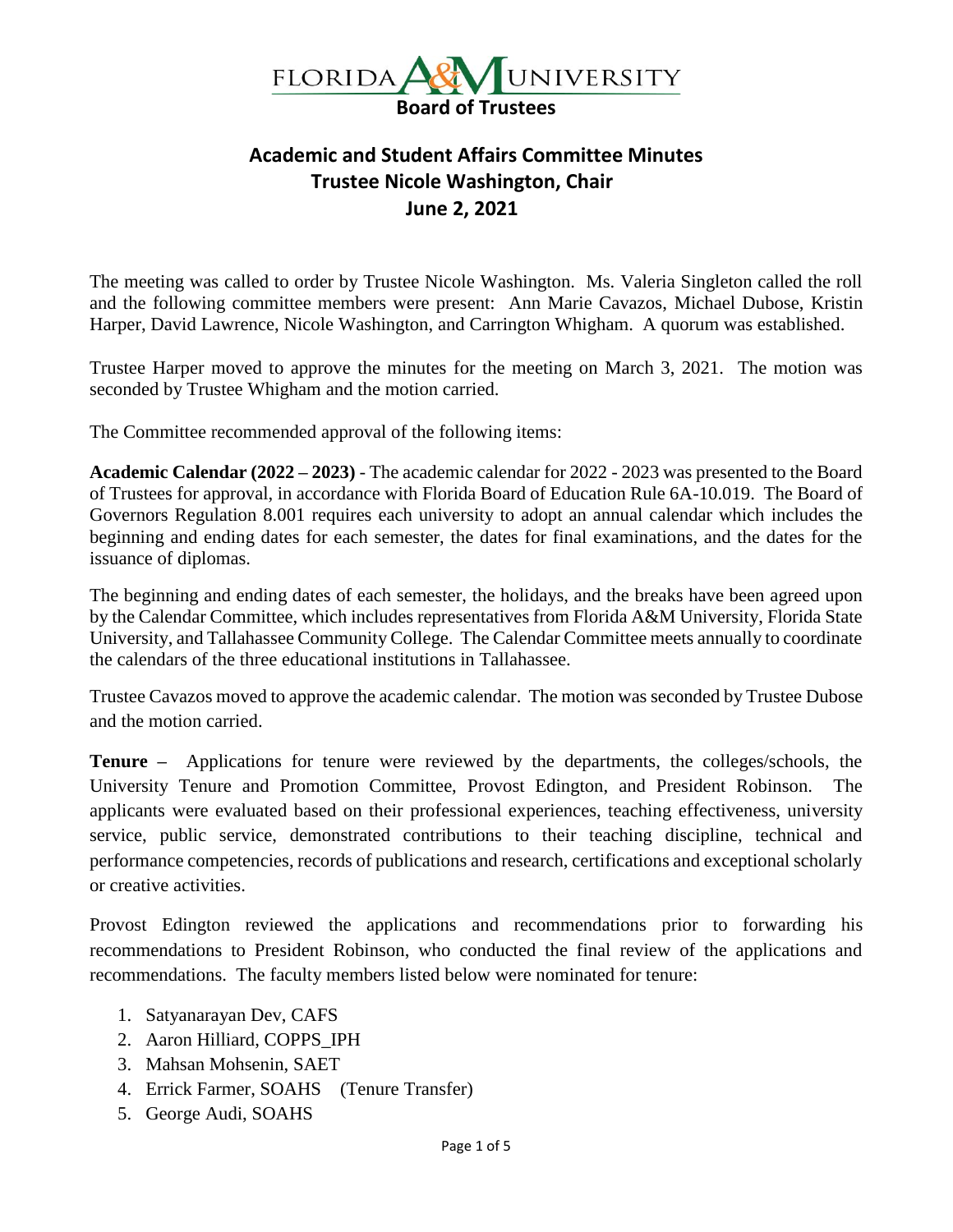

- 6. Saungaylia Randolph, SOAHS
- 7. Courtnay Micots, CSSAH
- 8. Anedra Small, CSSAH
- 9. Novell Tani, CSSAH
- 10. Evelyn Tyler, CSSAH

## **Question:** What is tenure transfer?

**Response**: Tenure transfer refers to an individual that earned tenure in one school at the university, but has switched to another school. So, we are requesting that his tenure be transferred to the new unit.

Trustee Cavazos moved to approve the nominations for tenure. The motion was seconded by Trustee Harper and the motion carried.

**Leave Without Pay for Professor Phyllis Taite –** In accordance with BOT Policy Number 2005-21, the University will consider requests for unpaid leave of absence from regular employees who have at least one year of continuous service. The University grants leave of absence for the following reasons: parental, medical, educational, military service, and personal.

Professor Phyllis Taite is requesting leave without pay to teach taxation courses on a broader scale than her current situation allows. This experience will enhance her taxation foundation for teaching and scholarship. The dates of the request are August 1, 2021 through May 15, 2022.

**Question:** Are there skilled professors available to teach the taxation courses in Professor Taite's absence?

**Response:** Yes, the dean has confirmed that the courses will be covered during Professor Taite's absence.

Trustee Harper moved to approve the request for leave without pay for Professor Phyllis Taite. The motion was seconded by Trustee Cavazos and the motion carried.

**Student Affairs Updates** – informational updates were provided:

- Dr. William Hudson, Jr., and his team provided updates on admissions and enrollment data, Transfer Services, an overview of the new Student Financial Aid Planning module, an update on the Kognito Mental Health training, and an update on hazing prevention. In addition, Dr. Hudson introduced new staff within the Division of Student Affairs: Dr. Bill Means, Director of the Career Center; Mr. Hugh Durham, Director of Admissions; and Ms. Sacha Wilson, Assistant Director for Student Affairs in the Office of Student Conduct and Conflict Resolution.
- Ms. Teri Little-Berry stated that transfer applications from the Florida College System (FCS) for summer 2021 have surpassed pre-COVID numbers from 2019. The FCS admits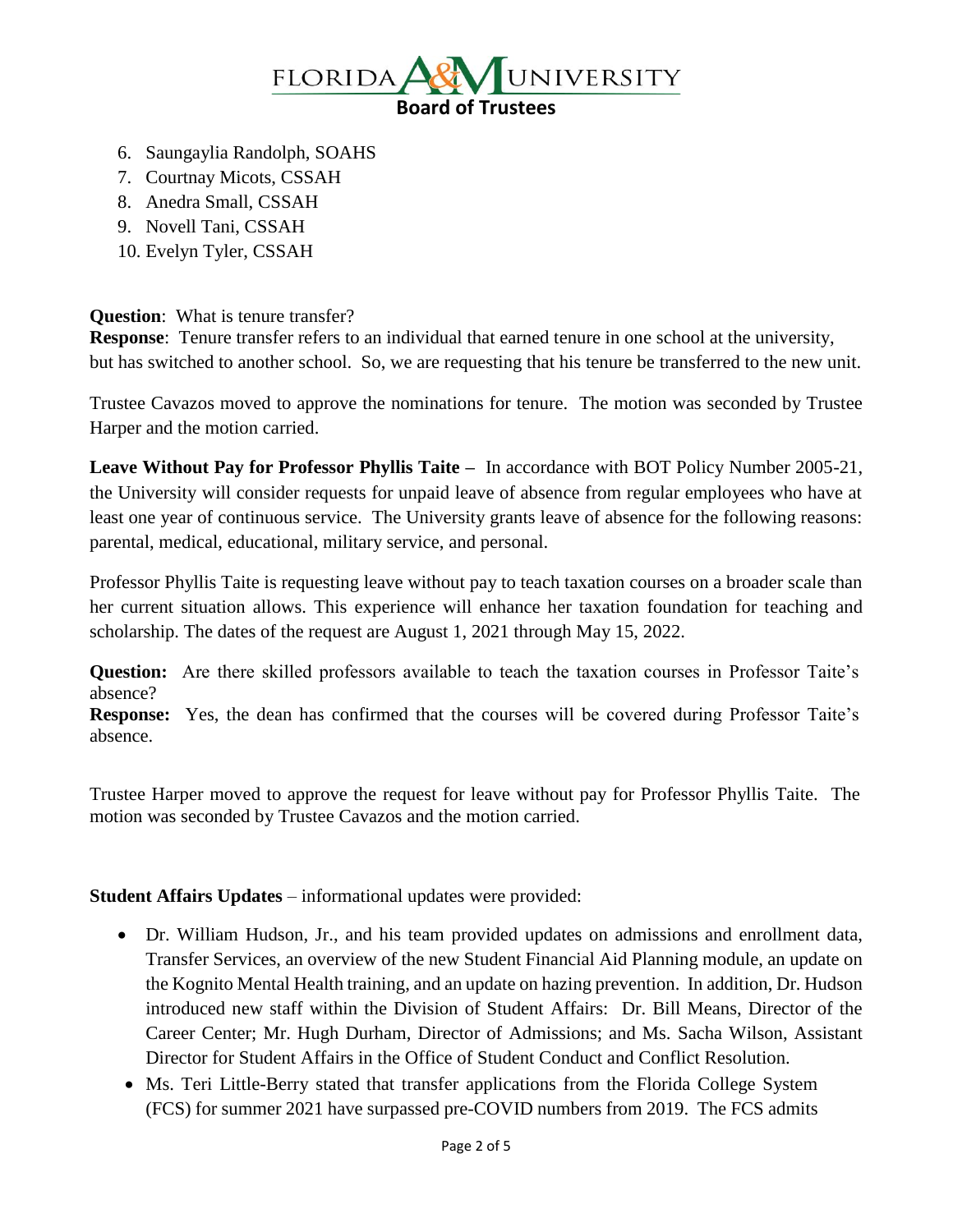## UNIVERSITY  $FLORIDA$ **Board of Trustees**

are also up 35% in comparison to summer 2020. In addition, there is an increase in the number of non-FCS/Out-of-State transfer applicants and admits. Participation in the Ignite program continues to grow and there is a total of 2,255 participants in the program that's attending 19 FCS institutions.

**Question:** What is the ratio of male and female for this entering class? **Response:** Dr. Hudson would provide the information to the Trustees after meeting.

- For fall 2021, there are slight increases in applications and admits. Overall, applications for fall 2021 have exceeded our pre-COVID numbers. The overall admission numbers are up 3.88%. In addition, there are three remaining SAT/ACT test dates for summer 2021.
- The Oracle Student Financial Planning (SFP) project is progressing. In November 2020, the portal was opened to allow students to submit verification documents. In February 2021, FAMU began awarding new students for fall 2021. The anticipated date for finalizing all updates and processes is fall 2021.
- There are several positive impacts of SFP that include high visibility, clear program eligibility, electronic document submission, simplified verification, and imbedded loan counseling/debt management for students. For staff, SFP substantially improves business processes that include verification of parent signature, document intake, updated student loan data, Department of Education annual updates, improved compliance, and same day awarding.
- The Kognito Mental Health training is mandated by the Florida Board of Governors. Each SUS institution is required to have a minimum of 95% participation from faculty and staff who engage students. FAMU has a 99% completion. In addition, the Kognito Mental Health training will be incorporated into the new employee onboarding process.
- The final informational update was from Mr. Bryan Smith regarding the hazing prevention initiatives.
	- o Approximately 7,556 students took the Alivetek online hazing training course since its inception.
	- o Since the last Board meeting, hazing prevention education was presented to the Department of Athletics in collaboration with the Title IX & Department of EEO, Student Health Services, and the Office of Student Conduct & Conflict Resolution.
	- o Educational training will be provided at the summer freshmen orientations. The Alivetek online test module will be provided to incoming students.
	- o There is one pending investigation into suspicion of hazing.

**Academic Affairs Updates** – The following informational updates were provided:

- Provost Edington provided brief updates.
	- o A brief recap of the COVID-19 year was provided that included enhancements to our classrooms; efforts to provide students and faculty with technology to facilitate remote learning; and working to modify most course sections from the traditional format into remote learning format.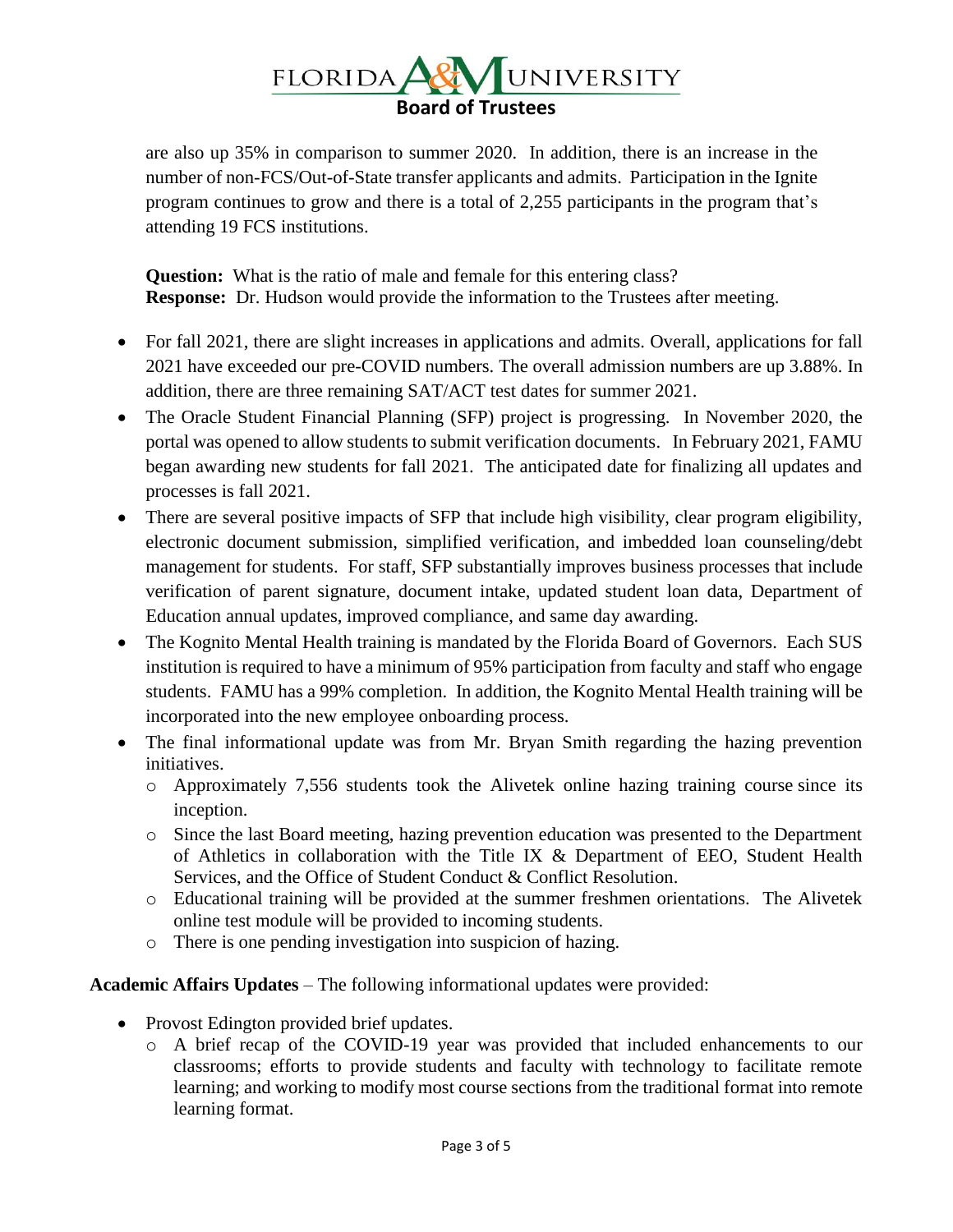## UNIVERSITY  $FLORIDA$ **Board of Trustees**

- o In fall 2020, 77.5% of the courses were taught online and 22.5% of the courses were taught in-person. In spring 2021, 56.6% of the courses were taught online, 25.1% of the courses were taught hyflex, and 18.3% of the courses were taught in-person.
- o Enormous effort has been devoted to faculty training over the past year. In addition, faculty professional development will continue during the summer to help faculty improve their teaching pedagogy.
- o A *Course Satisfaction by Modality* survey (Spring 2021) was completed by students. Based on the survey, the freshmen prefer some type of in-person instruction. The upper level students and graduate/professional students prefer the online, remote, or hyflex options. The students also provided some comments/concerns on specific courses.
- o A survey was completed by faculty. Based on faculty perceptions of students, one of the greatest challenges to the students learning virtually was "student engagement."
- o The Office of Freshmen Studies has worked to provide incoming freshmen students with opportunities for limited in-person classroom experiences. In addition, the Office of Freshmen Studies has been active in parent engagement.
- o Updates on key searches were provided. The following searches are open: Dean, FAMU-FSU College of Engineering; Dean, School of Journalism and Graphic Communication; Director, Meek-Eaton Black Archives; and Dean, School of Graduate Studies and Research. The new hire for the Associate Vice President for Strategic Planning, Analysis, and Institutional Research will begin on June 14.
- o We are in the process of completing an assessment and evaluation of the university's academic program offerings and organizational structure to increase operational efficiency and effectiveness. This initiative will be discussed further during the August retreat.
- o Updates on the Licensure Pass Rate Improvement Plan were provided regarding enrollment management and faculty excellence:
	- The School of Nursing (SON) has improved admission standards and as a result, SON is seeing increases in grade point averages and students meeting the baseline knowledge requirements as assessed by the team. Program rigor is increasing and at-risk students are being identified earlier. The last two graduating cohorts have shown improvement in their performance on the NCLEX predictor exam.
	- **•** In addition, Dean Johnson reminded the Trustees that she would be meeting with the Florida Board of Nursing later that day regarding the low scores in 2019 and 2020. If the program is placed on probation, the program would be re-evaluated again in January 2022. A statement will be provided to the Trustees at the conclusion of the meeting with the Board of Nursing.
	- The College of Pharmacy and Pharmaceutical Sciences is using a standardized test as part of the admissions process. It is not an admission metric, but the college will use it to understand if there is any predictive strength for their population of students. The comprehensive exam performance showed significant improvement in 2021.
	- Progress has been made in all key indicator areas for the physical therapy program. The first time pass rate for the CAPTE is steadily improving, which was 83% in 2020 and 88% in 2021. The GRE requirement fell by a little over one point, but it was still over the minimum requirement of 300.